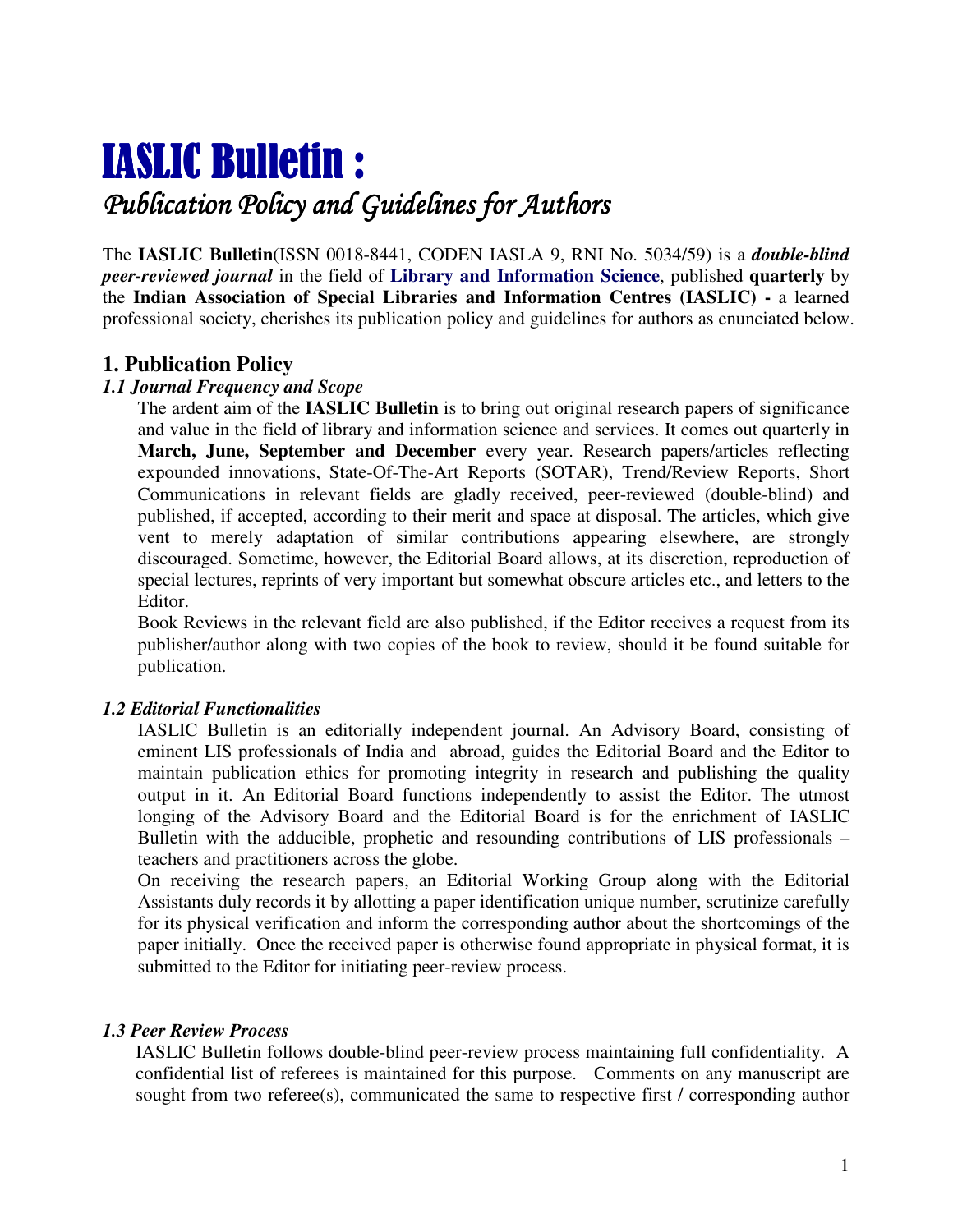for modification whenever necessary. The paper is accepted if improved satisfactorily and should it is found suitable for publication, otherwise rejected. Authors are communicated accordingly.

#### *1.4 Copy Right Transfer*

Author(s) of a research paper are required to sign (sequentially) the declaration and copyright transfer form which would permit the Editor and the publisher, IASLIC Bulletin, to publish the article and to reproduce it whenever necessary, and to archive it in any form and also to defend it against its any improper use. The first author (or the corresponding author) is responsible for having coordination among all co-authors in this regard and for managing all communication with the editorial office of the IASLIC Bulletin. It is to note that all correspondences regarding paper submission are to be treated as confidential. Authors must maintain confidentiality regarding referees reports and other related materials which must not be posted on any website / social media / otherwise publicised without prior permission of the Editor.

#### *1.5 Open Access Policy*

IASLIC Bulletin provides immediate Open Accessto its contents along with bibliographical details, abstracts and keywords. Author's final version of the article can be used for selfarchiving by the authors for personal use, for internal institutional use and for scholarly sharing purposes with proper acknowledgement, attribution and credit for the published work. However, the final version of any paper with full-text as published in the IASLIC Bulletin may be archived or posted in any online digital repository after two years of its publication.

#### *1.6 Indexing and Abstracting*

IASLIC Bulletin is **indexed/abstracted** in Indian Citation Index (ICI), Indian Science Abstracts (ISA),Indian Library Science Abstracts(ILSA), Guide to Indian Periodical Literature, Library and Information Science Abstracts(LISA) and INSPEC.

## **2. General Requirements**

#### *2.1 Style and Form*

- 2.1.1 Write concisely and simply, using simple sentences of short and medium length as far as practicable. Writing in a succinct manner results in (a) economy in printing, and (b) economy of effort in reading.
- 2.1.2 Use "I" and "We" (except in the abstract) rather than 'the (present) author(s)', and the active rather than the passive voice. In any case, do not mix "I" and 'the author' in the same paper.
- 2.1.3 Abbreviations should not be introduced abruptly without explanation. When it appears first, the name or title should be given in full followed by the abbreviation within parentheses, for example, 'Optical Character Recognition (OCR)'. Thereafter, the abbreviation may be used alone. However, popular acronyms can be used independently.

#### *2.2 Title Page*

2.2.1 Manuscript must be submitted with a separate '*Title page*' containing the title of the article, name(s) of author(s), address for communication with PIN code, phone number and an email address for quick correspondences.

*Only the title of the research paper should appear on the first page of the text.*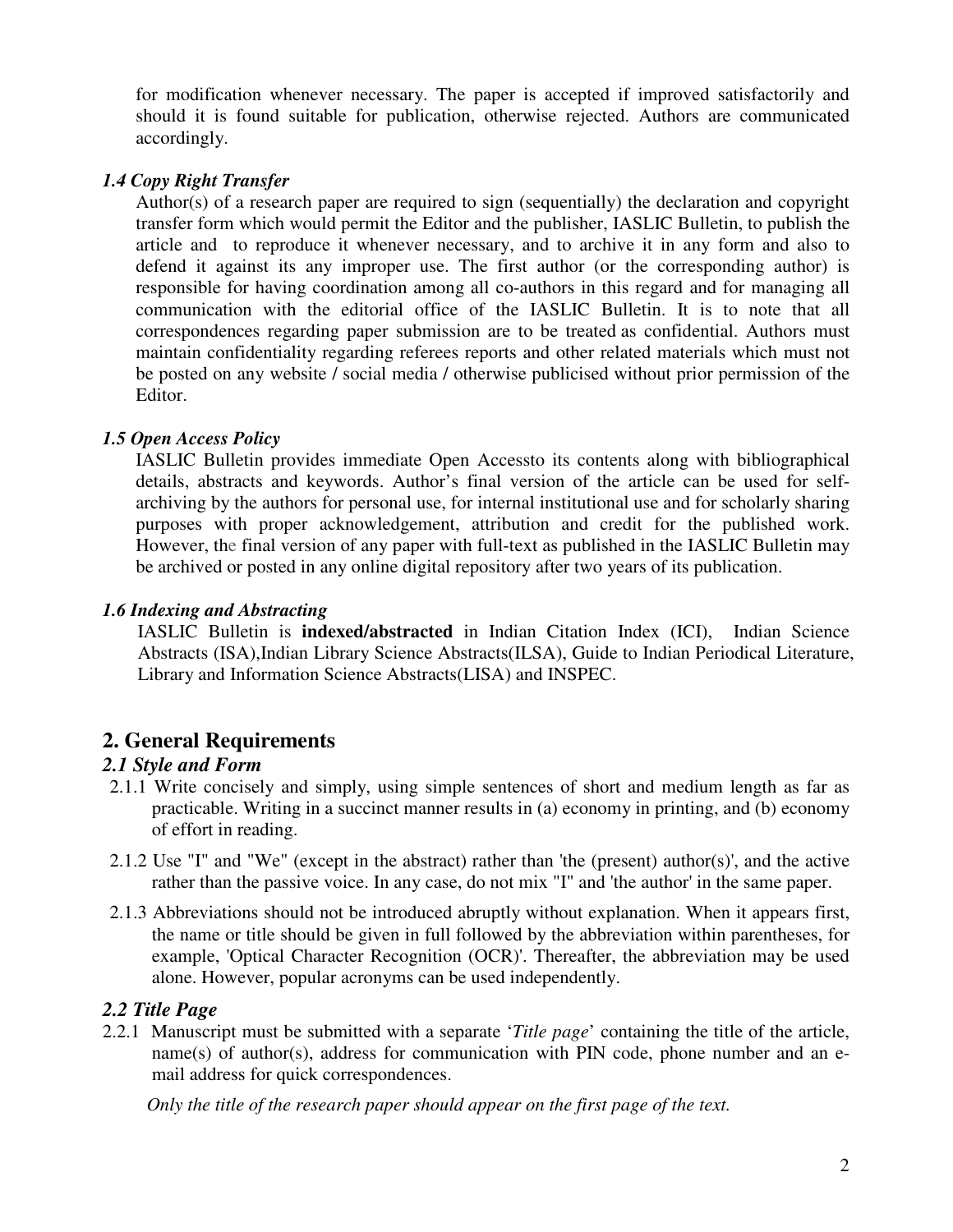### *2.3 Title*

- 2.3.1 The title should be concise and informative. It should be free from ambiguous phrases like 'Contribution to the knowledge of .....', 'Some considerations on….. ', etc. Subtitle should be avoided unless absolutely necessary.
- 2.3.2 Use 'title case' style for the title of the paper submitted for publication.

#### *2.4 Authors*

- 2.4.1 Forward rendered name(s) of author(s) should appear after the title sequentially as decided by themselves along with their respective affiliation, address, phone number and email ID.
- 2.4.2 Once a paper is submitted, no change in authorship is permissible.
- 2.4.3The first author (or the corresponding author) is responsible for having coordination between for managing all communication with the editorial office of the IASLIC Bulletin and among co-authors.
- 2.4.4 About author(s) within 100 words along with photograph (B/W) of each author should be added sequentially at the end of the article in a separate page.

#### *2.5 Abstract*

2.5.1 The abstract should be informative in nature and must convey distinctly the *Purpose*, *Design/Methodology/Approach*, *Findings* and *Originality/Value* of the paper with these subheadings. The abstract, preferably not exceeding 350 words, must be intelligible on its own without reference to the main text. Do not include anything in the abstract that is not covered in the paper.

## *2.6 Keywords*

2.6.1 At most eight keywords separated by semicolons ( **;**) should be included which will indicate the principal subjects covered by the paper. Keywords are to be standardised (as per any standard Subject Headings List) and placed immediately after the abstract. *A good title, abstract and appropriate keywords help secondary information services to publicise rapidly and facilitate future retrieval.* 

#### **3. Technical Requirements**

- 3.1 A full-length research paper (preferably within 5000 words) should be typed with a left-hand margin of about 3 cm on A4 size, consecutively numbered pages. Use double-spacing of lines including the abstract, references, tables, etc.
- 3.2 Do not italicise common Latin expressions or abbreviations, such as a priori, et al, ca, cf, eg., i.e. viz., etc. Use italics for special emphasis, for new terms when they are introduced, words in foreign language, and titles of journals.
- 3.3 Avoid using roman numerals.
- 3.4 Headings for sections and sub sections should be in the following pattern: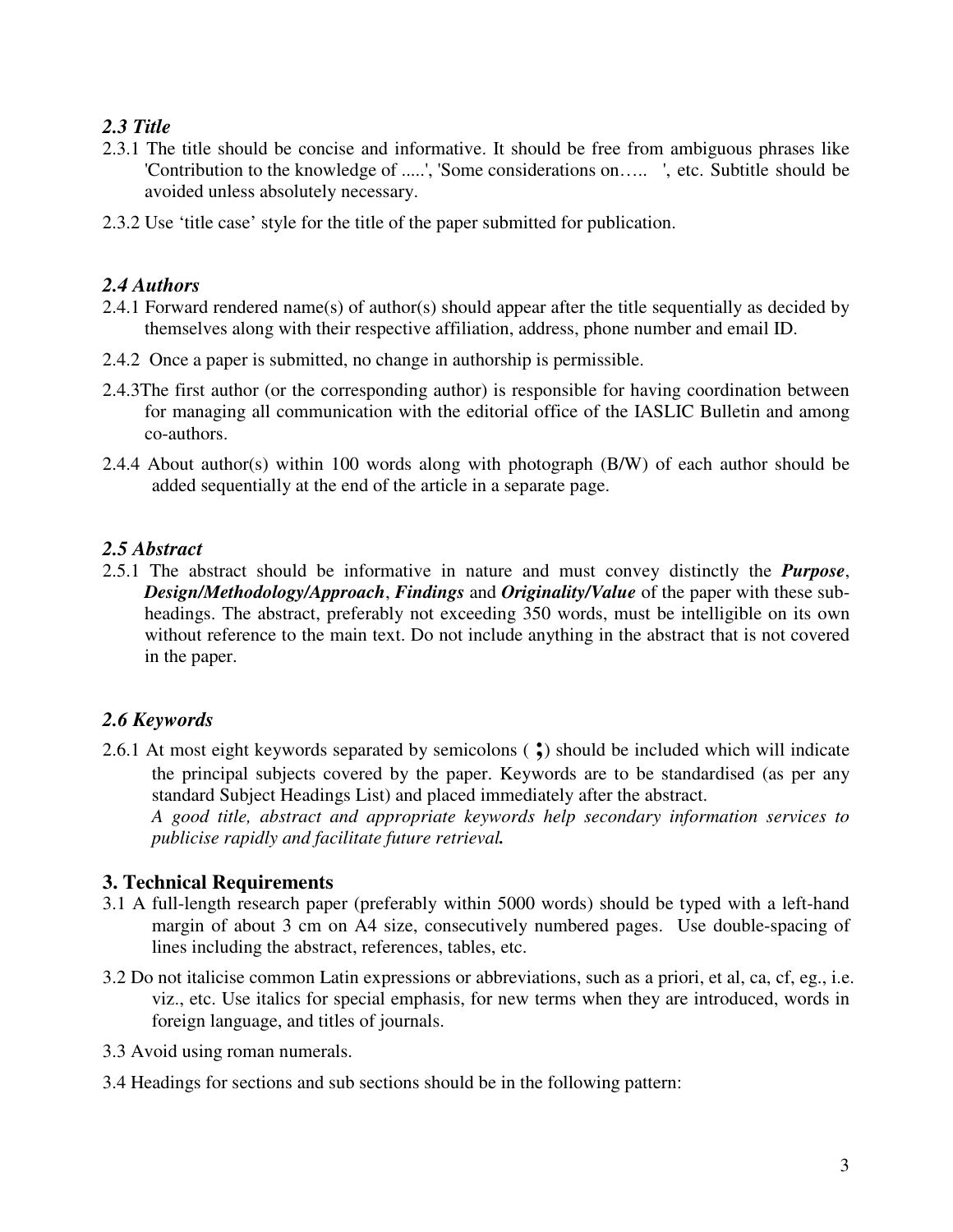- 3.4.1 Sectional headings, subheadings, sub-subheadings should be placed properly and also are to be numbered with decimal subdivisions (e.g. 3, 3.4, 3.4.1, ……….) in Arabic numerals.
- 3.4.2 Main section heading should be in Roman bold lower case, except the first letter and serious cases where capitals must be used, e.g. Proper nouns, abbreviations etc.
- 3.4.3 The subheadings should be in bold italics lower case, except the first letter and serious cases where capitals must be used.
- 3.4.4 The sub-subheadings should be in italics lower case, except the first letter and serious cases where capitals must be used.
- 3.5 Tables and Illustrations should be presented as instructed in the following subsections:
- 3.5.1 Use double line-spacing among rows and avoid vertical lines in tables
- 3.5.2 Keep the number of tables to a minimum and make them as small and simple as possibleUse of unnecessary and irrelevant tables, lengthy tables may disqualify the paper.
- 3.5.3 Table headings and figure legends should be distinct, legible, self-explanatory and as short as possible.Serially numbered table-titles should appear at the top of the table while figure-titles should be placed at bottom.
- 3.5.4*Colour in illustrations, tables, graphs or even in text must be avoided*. They should be presented in black and white.
- 3.5.5 Illustrations should be submitted in original.

#### **4. Referencing Style and Citations**

- 4.1 The bibliographical references must be presented in accordance with the '*IASLIC Referencing Style and Standards'* mentioned here.
- 4.2 Only published papers/documents are to be included in the reference list, with the exception of Ph D Theses and Dissertations, and paper that have been accepted for publication and assigned to a specific issue of a periodical.Online resources, social media postings, e-mails etc, if academically warranted, may also be used subject to satisfactory certification about their authenticity.
- 4.3 In the text, both parenthetical citations and narrative citations may be used. However, citations should be serially numbered at appropriate places preferably after the name of the author, or the title of the document. The citation number(s) should be placed within **square brackets** as **superscripts** at appropriate places. *For example*, POPSI**[12]** .
- 4.4 The references should be listed following the serial numbers at the end of the text under the last name of author (or first author in case of multi-authored contributions) in all capitals, with the initials or other parts of the name in usual case within parentheses, for example RANGANATHAN (S R) or DASGUPTA(Arun Kanti).
- 4.5 Do not use 'et al' or 'and others' in the reference list, but write out names of all authors. However, for citing inside the text 'and others' may be appended after the name of the first author, for example 'Ranganathan and others[5] discussed…………..'.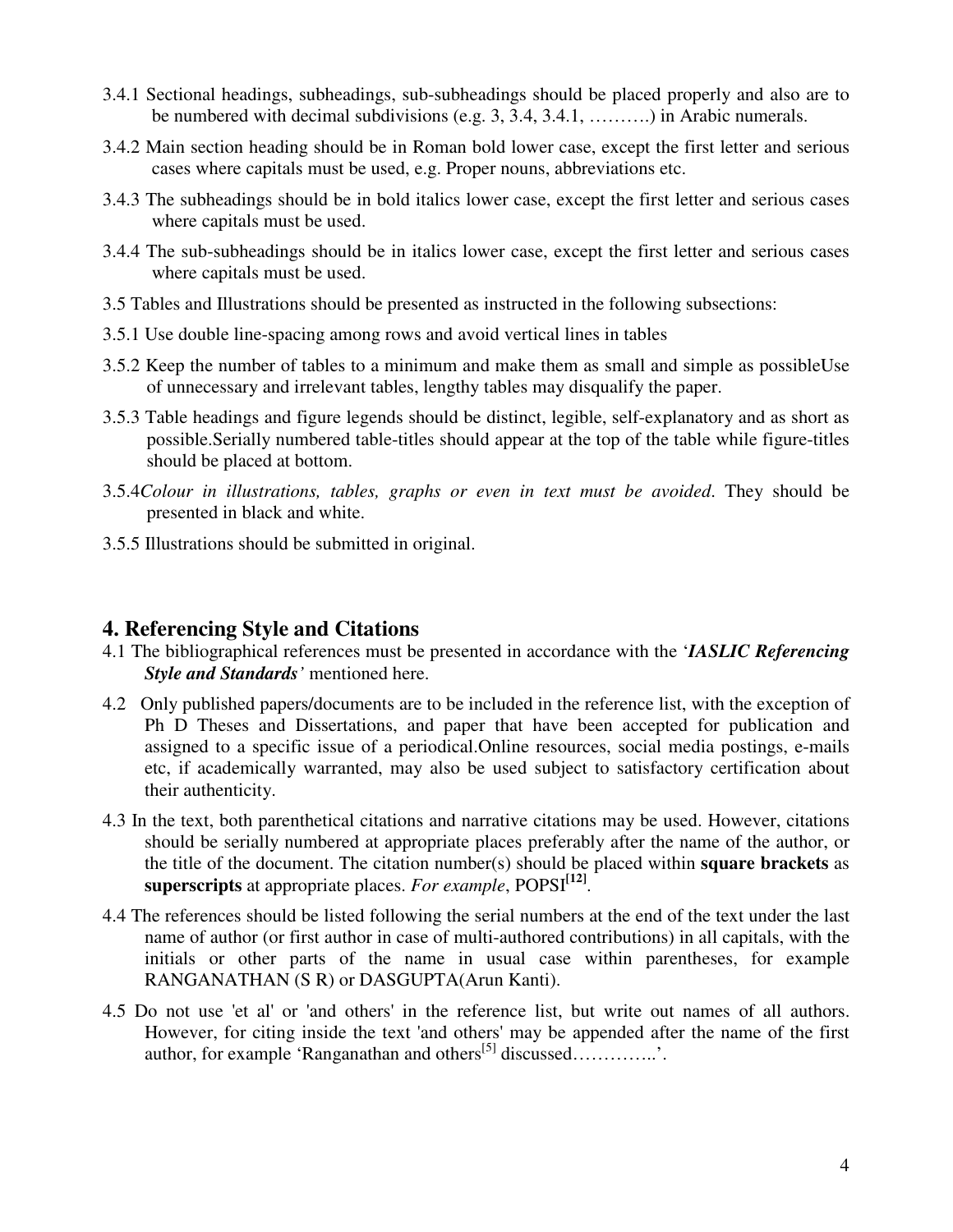- 4.6 If no author entry, personal or corporate, can be determined, the publication should be listed under its title with first two words in capital letters ignoring articles 'A', 'An', 'The' and words alike. Avoid using the entry 'anonymous'.
- 4.7 As abbreviations may cause confusion, serial titles (e.g. Periodicals and Monographs series) must be given in full (unabbreviated).
- 4.8 Capitalize serial titles according to the language rules in each case, i.e. normally write the title in the way in which it is written in the serial itself and italicise.
- 4.9 Omit all regular unit terms, such as volume, number, series, Band, Heft, Tome, facsimile etc.
- 4.10 All numbers should be given in Arabic numerals even if they are in roman in the original publication. Issue number should follow the volume number separated by a comma. e.g. 4,2 indicate second issue of the fourth volume.
- 4.11 For a serial having no volume number, but a running serial number, the latter may be given in brackets e.g. (137).
- 4.12 Inclusive pagination (e.g. 174-85) should be given for all papers published in serial publications or forming part of a book.
- 4.13 Information on the websites keeps on changing through updating of the same. Hence, the date of its publication or the most recent update is an important factor to include in the reference. If neither can be determined, then it should indicate the date of searchat the end of the entry by appending the term '*Retrieved on'* within parenthesis after the URL.
- 4.14 If otherwise not instructed under individual document-type mentioned below, the URL followed by the date of retrieval within parenthesis at the end of the entry should be mentioned wherever warranted. For example, in case of an e-book the URL and the date of retrieval may be appended at the end of the entryhttps://www.mkgandhi.org/satyagraha\_safrica/satyagraha\_safrica.htm(*Retrieved on : Oct 02, 2019).*
- 4.15 Finally all the references and citations should be cross-checked to ensure accuracy and completeness before submitting the manuscript.

#### **Illustrations:**

#### **For a Book**

LASTNAME (Other part)**.** *Title of the book***.** Vol No**.** Year**.** Edition**.** Publisher**;** Place**.**

Pagination**.**

**e.g.** 

RANGANATHAN (S R)**.** *Prolegomena to library classification***.** 1989**.** 3rd ed**.** Sarada

Ranganathan Endowment for Library Science**;** Bangalore**.** p59-88**.**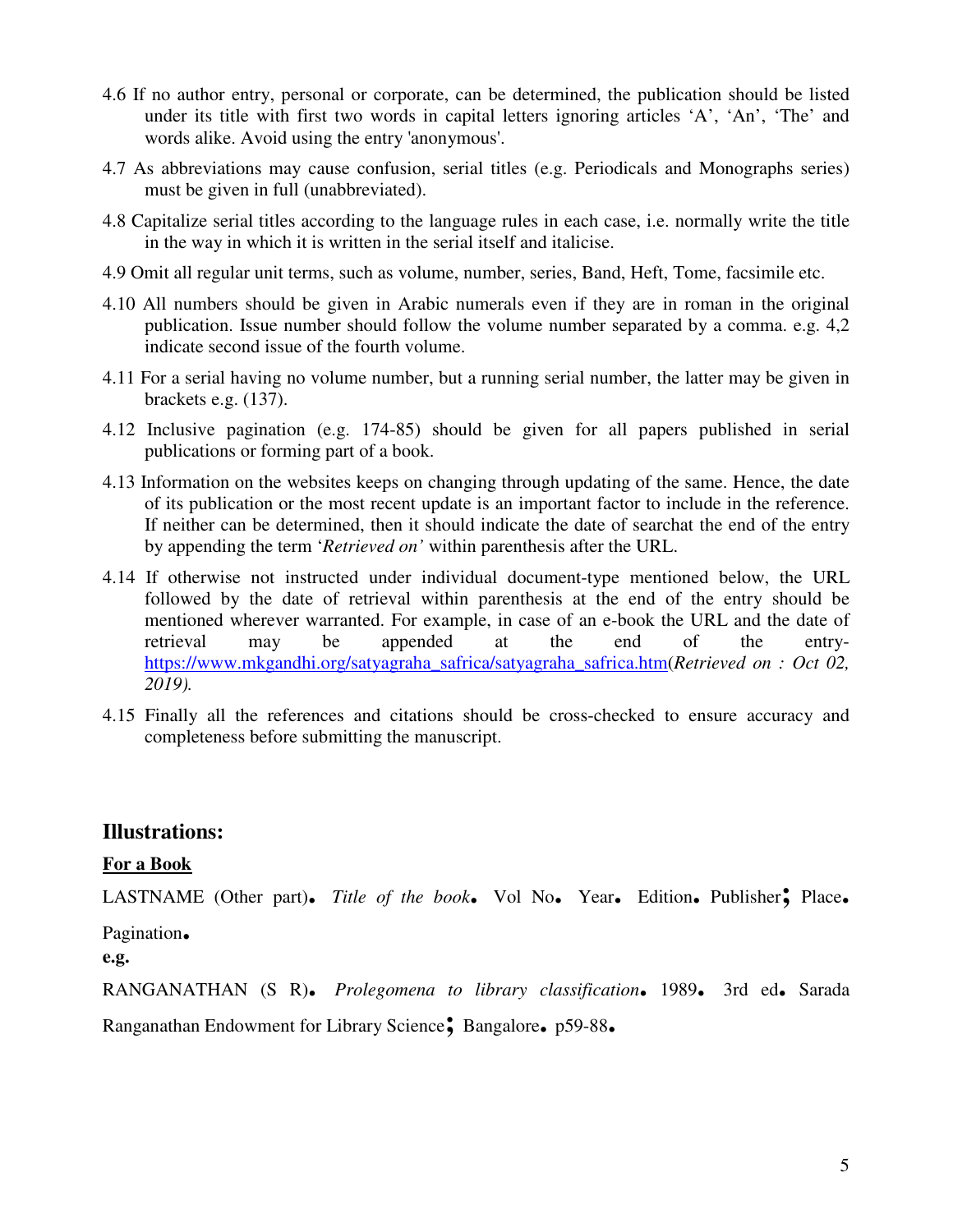#### **For a contribution to a Composite Book**

LASTNAME (Other part)**.** Title of the contribution**.** *In :* LASTNAME (Other part)**,** Ed**.** *Title of the book***.** Vol No**.** Year**.** Edition**.** Publisher**;** Place**.** Pagination**. e.g.**  RANGANATHAN (S R)**,** KRISHNAMURTI (R) and INDIRA (B)**.** Slant in abstracting**.** *In :*  RANGANATHAN (S R)**,** Ed**.** *Documentation and its facets***.** 1963**.** Asia Publishing House**;** Bombay**.** p526-35**.** 

#### **For a Journal Article**

LASTNAME (Other part)**.** Title**.** *Journal Name***.** Volume**,** Issue**;** Year**,** Month**.** Pagination**. e.g.**  BHATTACHARYYA (G)**.** Information: its definition for its service professionals**.** *Iaslic Bulletin***.** <sup>41</sup>**,** 3**;** 1996**,** Mar**.** p97-112**.** 

#### **For a contribution to a Conference**

LASTNAME (Other part)**.** Title of the contribution**.** *Title of the Conference***,** Number**.** Name and address of the organizing agency**,** Place of Conference**,** Month Date**,** Year**.** Publisher **;** Place of Publication**.** Year**.** Pagination**. e.g.** 

GOPINATH(M A)**.**Colon classification, edition 7 : theory and practice**.** *DRTC Refresher*  Seminar<sub>2</sub> 17<sup>th</sup>. Documentation Research and Training Centre, Indian Statistical Institute, Bangalore**,** Bangalore**,** Oct 26-28**,** 1988**.** Documentation Research and Training Centre**;** Bangalore**.** 1988**.** p25-66.

#### **For a Thesis/Dissertation**

LASTNAME (Other part)**.** *Title of the thesis***.** Name of the University along with the Country awarded the degree**.** Degree**.** Year**.** Pagination**.** (*unpublished*) **e.g.** 

BHATTACHARYYA (G)**.** *A general theory of subject indexing languages***.** Karnataka University**,**  India**.** Ph D Thesis**.** 1980**.** p161-201 (*unpublished*)**.**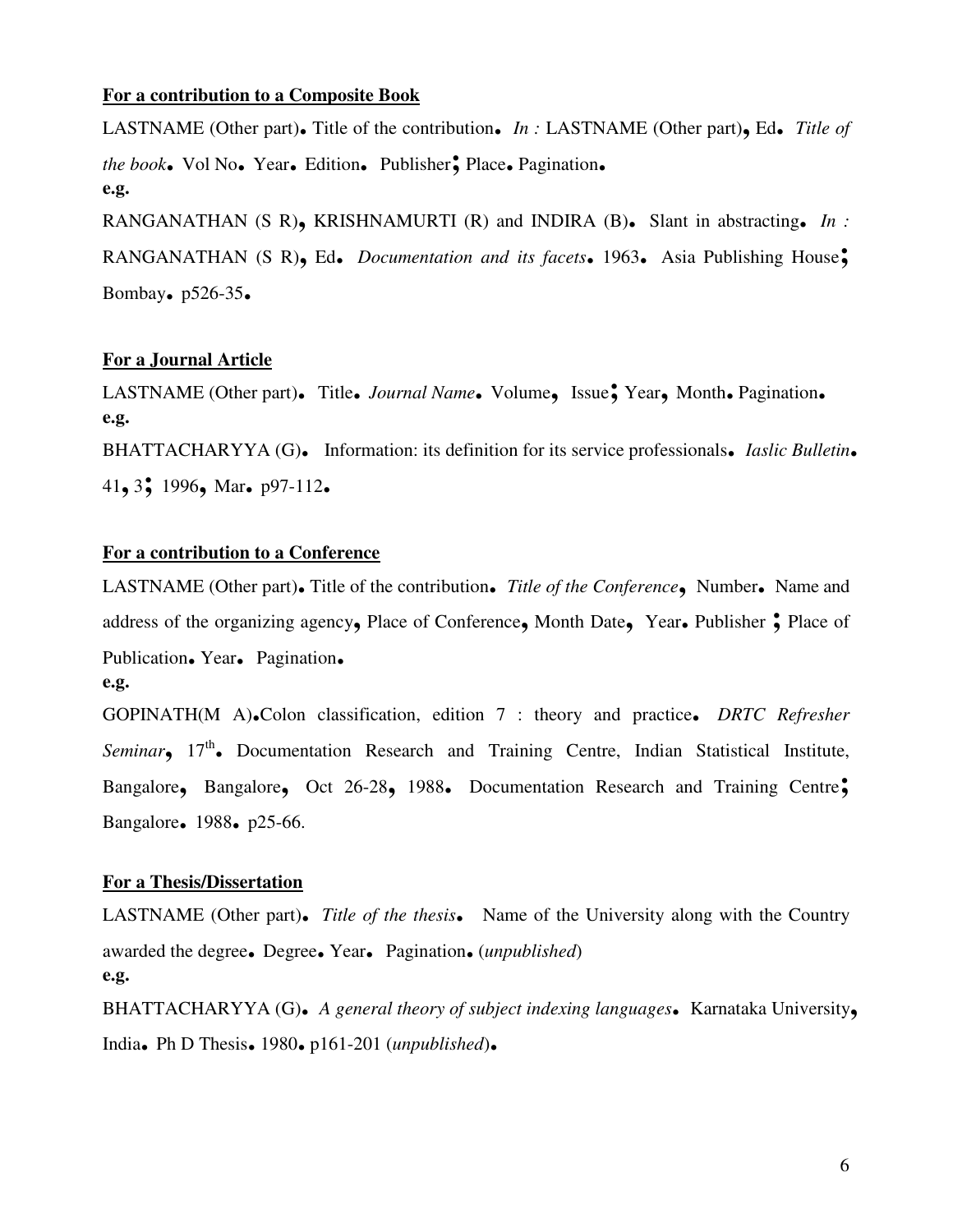#### **For a Printed Newspaper**

LASTNAME (Other part)**.** Title of the newspaper article**.** *Title of Newspaper***.** Edition**.** Volume**,**  Issue (if any)**;** Year**,** Month Date**.** Pagination**. e.g.**  FORTIN (Jacey)**.** No braillle, man in US fails citizenship exam**.** *The Telegraph***.** Calcutta edition**;**2020**,** March 09**.** p2 (Foreign Page)**. O**r NIGHTMARE ON ground of dreams. *The Telegraph***.** Calcutta edition **;** 2020**,** March 09**.** p15 (Sport Page)**.** 

#### **For a Government Document**

Goverment**.** Issuing Agency**.** *Title of document***.** Report No/Session No(if any)**.** Date**.**  Publisher**;** Place**.** Pagination**.**

#### **e.g.**

INDIA**.** Ministry of Culture**.** *Guidelines on national mission on libraries: upgradation of libraries providing service to the public***.** Report No. L123**.** 2015**.** Govt of India**;** New Delhi**.** p103**.**

#### **For a Report by Government Agency/Individual**

 ISSUINGAGENCY or LAST NAME (First Name)**.** *Title of document***.** Report No/Session No(if any)**.** Date**.** Publisher**;** Place**.** Pagination**.**

#### **e.g.**

UNIVERSITY GRANTS Commission**.** *Library science in Indian universities***.** Report of the University Grants Commission Review Committee**.** 1965**.** UGC**;** New Delhi**.** p4-7**.**

#### **For a Web Document/ Social media posting**

LASTNAME (Other part)**.** *Title of the document***.** (Date of Hosting/ Updating)**.** Uniform Resource Locator**.** (*Retrieved on: Date of Search*)**. e.g.**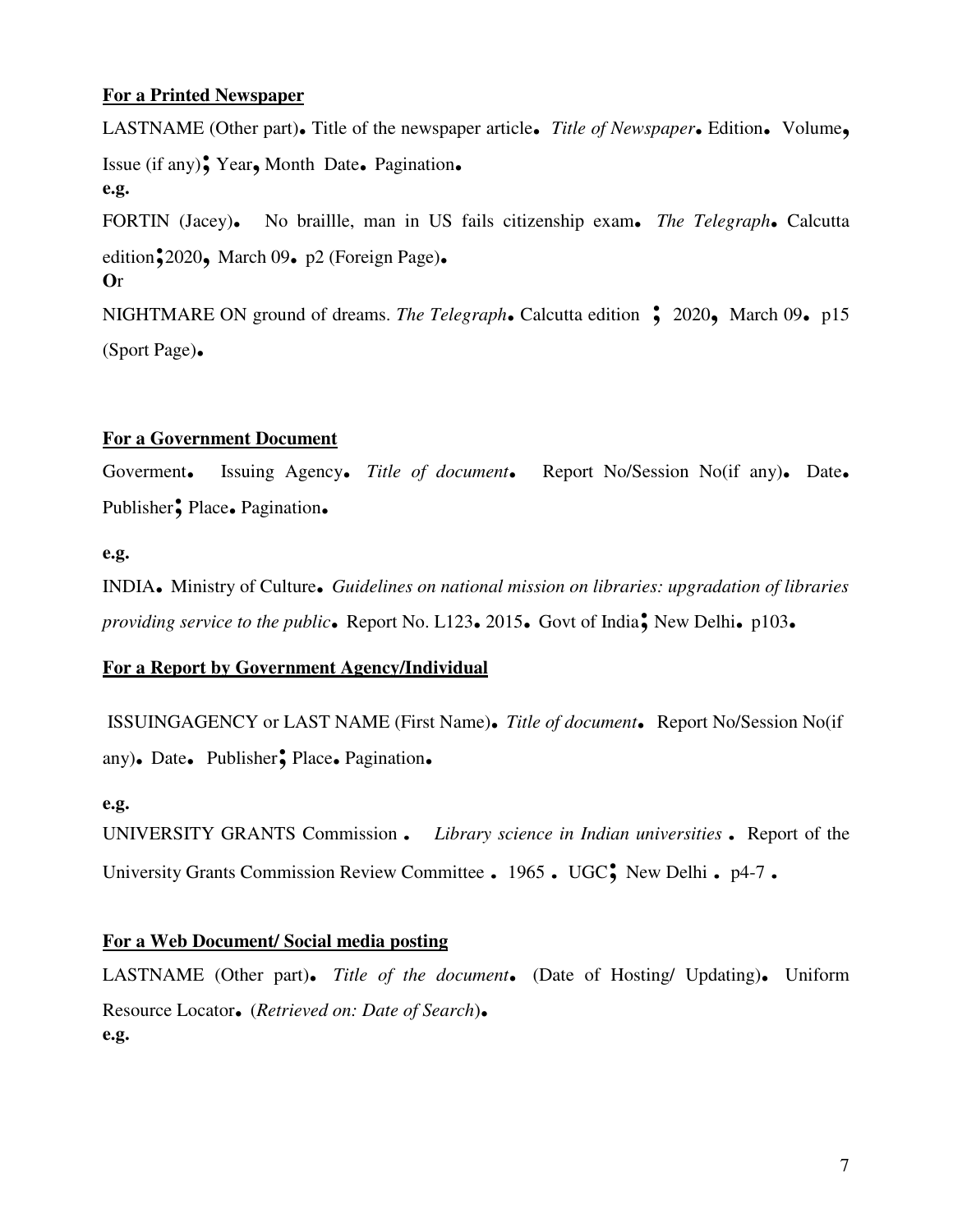GLASSEL (Aimee)**.** *Was Ranganathan a yahoo?***.** (Mar 01**,** 1998)**.**  http://scout.cs.wise.edu/toolkit/enduser/ archive/l998/euc-9803.html**.** (*Retrieved on: Mar 17, <sup>2002</sup>*) **.** 

#### **Or**

SIRCAR (Jawhar)**.** *Guru purnima : teacher's day in ageless India***.**(July 13**,** 2019)**.**  https://www.facebook.com/story.php? Story\_fbid=2294531710601620& id=100001344411545**.**  (*Retrieved on: Dec03, <sup>2019</sup>*)**.** 

#### **Or**

PIRKKO (L S)**.***Winning the public library of the year award is great promotion for your library***.**  (Oct 05, 2019)**.**https://blogs.ifla.org /public-libraries /tag/2018-iflasystematic-public-library-of-theyear-awards/**.** (*Retrieved on: Mar 27, <sup>2019</sup>*) .

#### **Or**

METADATA**.** (Mar 01**,** 1998)**.**https://en.wikipedia.org/wiki/Metadata**.** (*Retrieved on: Jan 17, <sup>2019</sup>*)**.**

#### **For a YouTube Video/Channel**

LASTNAME (Other part)**.** *Title of the Video/Channel***.**(Date of uploading)**.** Uniform Resource Locator**.** ( *Retrived on: Date of Search*)**.**

#### **e.g.**

JOSHI (Kaustubh)**.** *How to draw ER diagram*?**.**(Nov 06**,** 2014)**.** https://youtu.be/F\_xDqBa5ws(*Retrieved on: March 31***,***<sup>2020</sup>*)**.** 

#### **For anEmail Message**

LASTNAME (Other part)**.** *Subject line*. Recipient's First Name Last Name<email address>**.**. Date of email**,** Time**. e.g.** 

SEETHARAMA (Sistla)**.** *IASLIC-Ranganathan Lecture : Dr S R Ranganathan - a viewpoint***.**  IASLIC Journal < iaslic.journal@gmail.com>**.**September 22, 2018**,** 10:56:52 AM IST**.**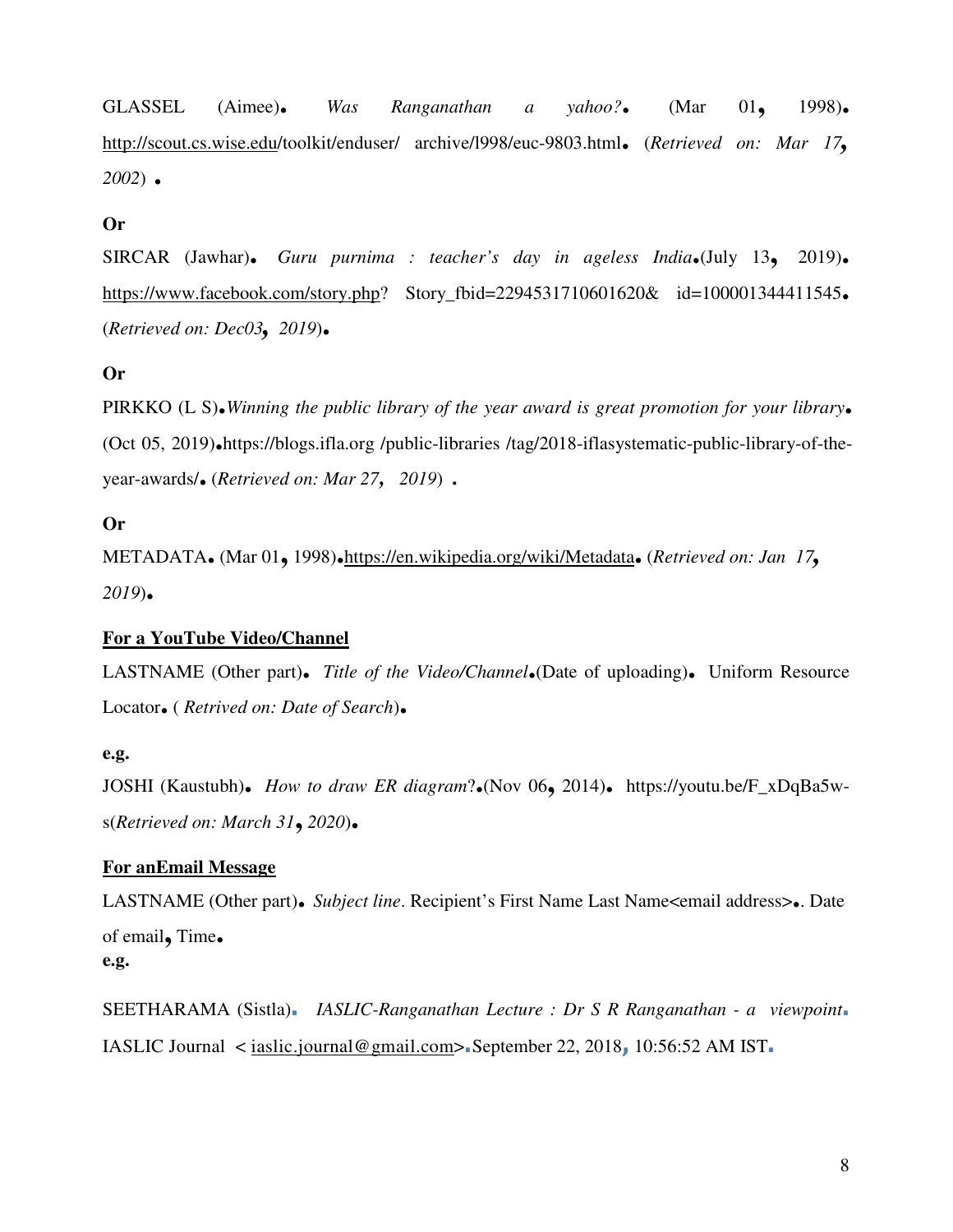## **5. Publication Ethics**

IASLIC is always in favour of promoting integrity in research and its publication ethics. Thus, the publication policy for IASLIC Bulletin are framed following the guidelines of different agencies like Committee on Publication Ethics (COPE) ( *https://publicationethics.org*), to guide authors, reviewers, members of the Advisory Board and Editorial Board and the publisher. Of important issues, some are worth noting here -- (i) All the information related to the submitted manuscripts are kept confidential prior to its publishing; (ii)Simultaneous publication of the same article in more than one journal is a breach of publication ethics;(iiiEach article submitted for publication must be accompanied with a plagiarism test report within the justified limit of similarity index. In addition, the editorial board reserves the right to use any plagiarism detecting software to screen the submitted papers at any time for its satisfaction.

## **6. Submission of Manuscripts**

- 6.1 Manuscripts must be prepared in Standard English language. It is strongly recommended that before submitting a manuscript, the author(s) should check thoroughly to avoid grammatical errors, inconsistencies and violations of the instructions for authors.
- 6.2 The author(s) should ask qualified persons to read it critically before submitting a manuscript. This will facilitate subsequent refereeing and editorial review, speed up editorial treatment and shorten the publication time lag. Manuscripts written in poor English may attract disqualification.
- 6-3 Author(s) are required to perform plagiarism test of the manuscript with a good Plagiarism test software and to attach the detail report along with the manuscript to be submitted.
- 6.4**Two** copies of manuscript legibly printed on one-side of A4 size sheets of papers including legible copies of all illustrations are required to be submitted to the Office of the Editor. The author(s) should retain a complete copy as a safeguard against unforeseen loss.
- 6.5 Author(s) must declare that the paper submitted has not been published before and is not simultaneously being considered for publication elsewhere. Author(s) must also submit a duly signed copyright transfer and declaration regarding the originality of the manuscript. '*Format of Author's Declaration and Copyright Transfer'* is given below.
- 6.6 Manuscripts composed either in Word (**.**doc or **.**docx) format must also be sent as an attachment to iaslic.journal@gmail.com.

## **7. Editorial Treatment**

- 7.1 When the Office of the Editor receives a manuscript, receipt is acknowledged and the manuscript has to pass through physical verification process to check whether the manuscript is prepared in conformity with the prescribed guidelines.
- 7.2 The manuscript is then sent to referee(s) for double-blind review. After review and editorial scrutiny, the manuscript is either accepted or rejected or communicated for improvement to the corresponding author.. After proper revision and on satisfaction of referee(s)/Editorial Board, the manuscript is accepted and provisionally assigned to a specific issue of the IASLIC Bulletin. *Rejected manuscripts are not returned to the author(s).*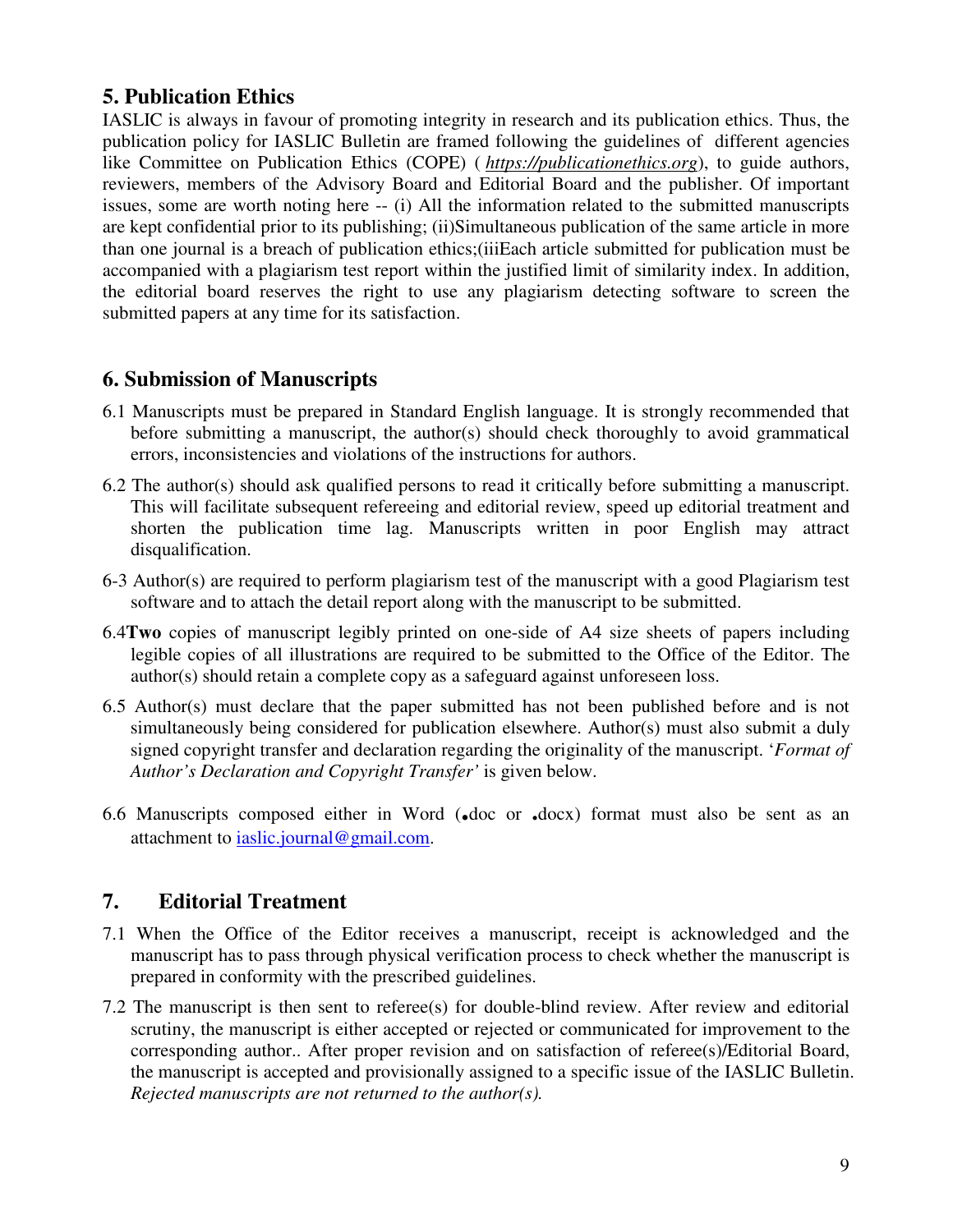- 7.3 The first author of each article published in IASLIC Bulletin is presented with a complimentary copy of the respective issue of the journal in which the article is included.
- 7.4 *Disclaimer:* The Editor, Editorial Board, Advisory Board or Publisher will not be held responsible for the opinion expressed by the author(s) or any consequences arising from the use of information contained in this journal. The publication of advertisements does not constitute any endorsement by the Publisher or by the Editor in favour of the products advertised.

#### \*\*\*\*\*\*\*\*

## **Author's Declaration and Copyright Transfer**

I/We, ………………………………….., would like to declare that the present paper entitled… … … …. …. …. …. …. …. …. …. authored by …. ….. …. …. …. …. ….. …. …. …. …. …

submitted for publication in the**IASLIC Bulletin,** is an original work whichis prepared as per the 'IASLIC Bulletin Guidelines for Authors and Publication Policy' and it has not been published before and is also not simultaneously being considered for publication elsewhere in any form.

 It is also declared further that I/we, …………………………………., shall not submit this article for publication elsewhere in any form without formal permission of the Editor, IASLIC Bulletin and shall strictly follow the above guidelines and publication ethics.

*I/we certify that citations to the previously reported works have been given and no data/tables/figures have been quoted verbatim from the other publications without giving due acknowledgement and without the permission of author(s). The manuscript has been tested with a Plagiarism Test Software and the report is attached here with*.

I/We do hereby transfer the copyright of this paper to the IASLIC Bulletin, IASLIC, Kolkata permitting to publish, to circulate, to reproduce, to archive the abovementioned paper and also to defend it against its any improper use.

> Signature(s) in proper sequence: IASLIC Membership No.:

Address: \*\*\*\*\*\*\*\*